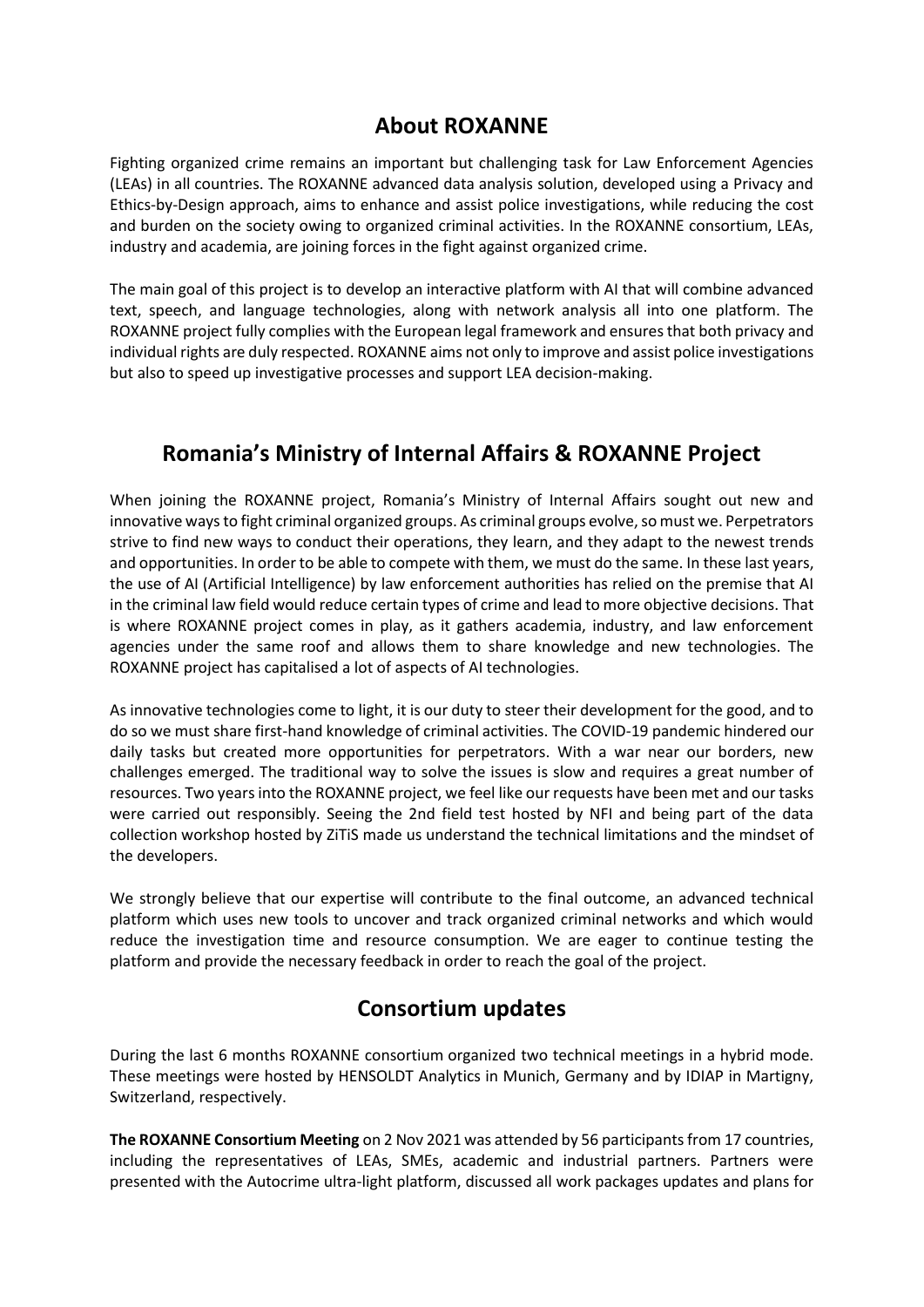the last year of the project. There was also a discussion on the second field test. The event was followed by a 2-day workshop, to collect additional data for the ROXANNE Simulated Dataset. This workshop provided an opportunity to discuss and define the future direction of the ROXANNE project with LEA partners.



*Figure 1 ROXANNE Consortium Meeting participants*

**The ROXANNE Technical Meeting** held on 22-23 February 2022 was focused on the project's technical aspects as it is moving towards its final stage. For those, who could not join in person due to travel bans, a short on-line session was dedicated.



*Figure 2 ROXANNE Technical Meeting participants*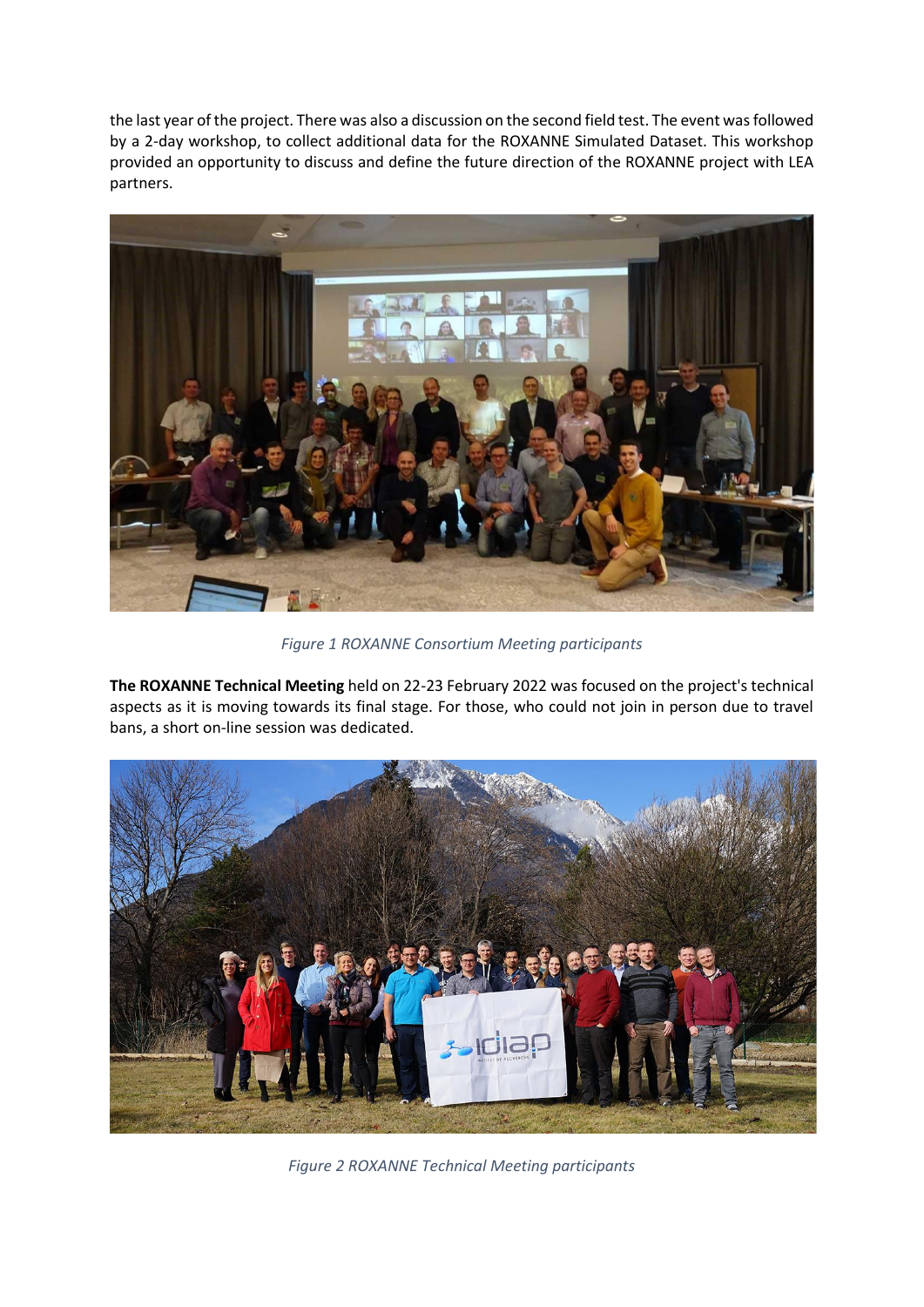At the beginning of December 2021, ROXANNE representatives also participated in **ISS World Europe**, the world's largest gathering of Regional Law Enforcement, Intelligence and Homeland Security Analysts, Telecoms as well as Financial Crime Investigators responsible for Cyber Crime Investigation, Electronic Surveillance and Intelligence. ROXANNE Simulated Dataset (ROXSD) was presented during the last day of ISS symposium, by HENSOLDT Analytics and PHONEXIA representatives: Gerhard Backfried (HENS) and Květoslav Malý (PHO). Our colleagues introduced ROXSD, which was prepared by the ROXANNE project with assistance from several LEAs, to facilitate the development and evaluation of novel tools and technologies for criminal investigations.



*Figure 3 ROXANNE representatives at ISS World Europe*

# **Progress in the last 6 months**

## **Research work during the past 6 months**

We continued the integration of more technologies and components into our research platform, Autocrime, a tool to process audio conversations from phone calls and an interface for the interaction between speech recognition, natural language processing, and network analysis components. Autocrime is a lightweight platform that benefits from state-of-the-art technologies, runs on a CPU,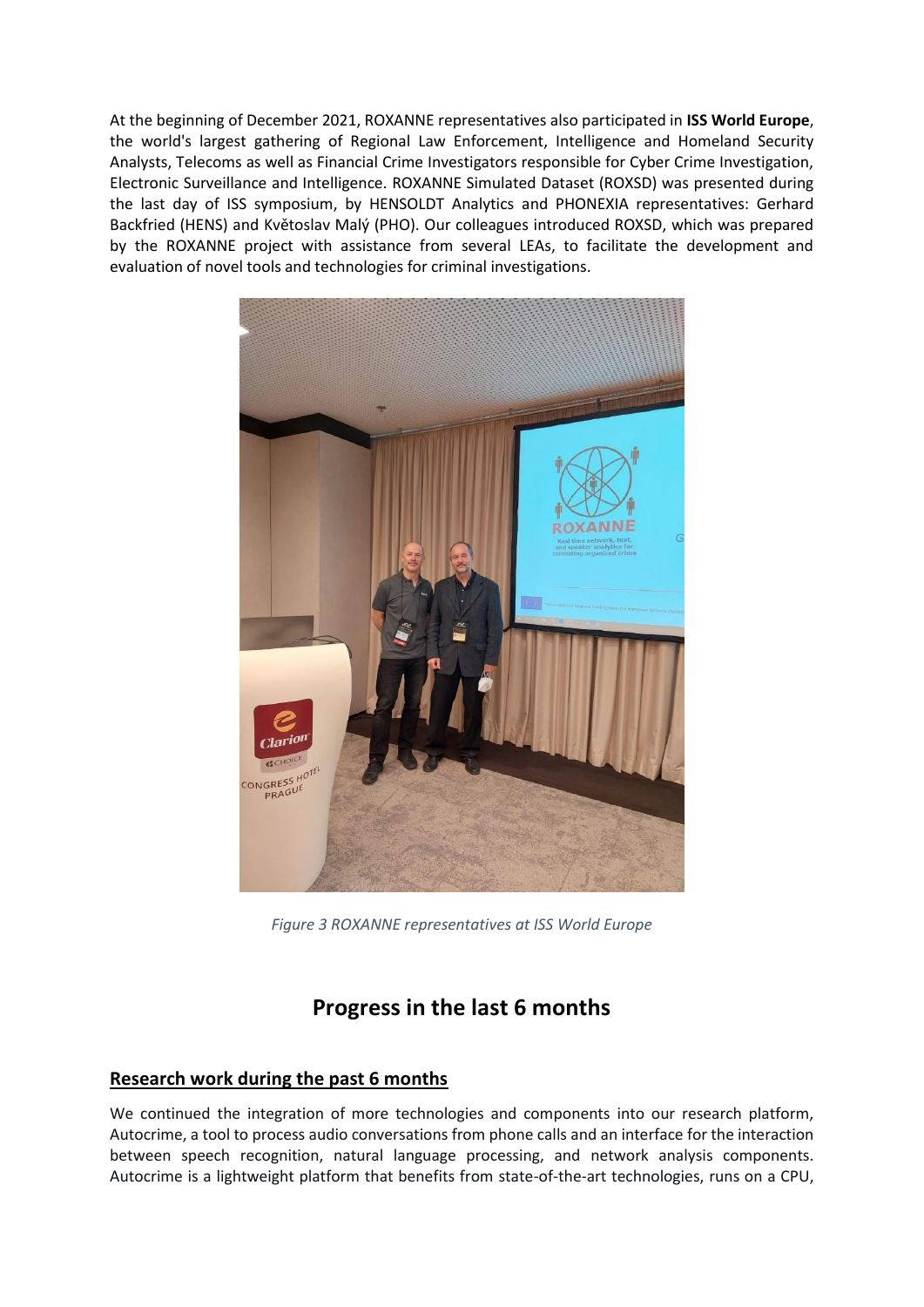and can be efficiently used on various datasets, including our crime simulation dataset, ROXSD. Currently, our LEA partners use and test the platform, and the goal is to publicise it at the end of the project.

Besides Autocrime, the technical partners improve the existing technologies and develop new ones. For example:

- Improve speaker identification (SID) accuracy using more advanced and state-of-the-art methods;
- Improve the voice activity detection (VAD) method;
- Boost automatic speech recognition (ASR) by using state-of-the-art deep neural network methods;
- Develop text-dependent speaker identification and role recognition technologies based on the output of ASR technologies and adapt them to the ROXANNE domain;
- Consider prior infromation in speech recognition, especially in the form of graph-structured data, and as feedback from network analysis technologies. This line of research has been recently started as a collaboration between speech recognition and network analysis partners;
- Improve named entity recognition (NER) and co-reference resolution methods on the output of automatic speech recognition;
- Extract relations based on a list of more essential ones from the LEA perspective;
- Extract mentions from the call contents, expand the call network to contain those mentions, and evaluate network analysis technologies such as link prediction;
- Develop an inductive link prediction method in network analysis based on attributed node embedding and deep neural networks;
- Develop a deep random walk framework for node matching in cross-network analysis and multi-modal networks;
- Develop an unsupervised anomaly detection in the nodes of the network data;
- Initial discussion and preparation to consider geolocation information to improve several of the technologies mentioned above like NER or link prediction.

We have systematically assessed many of our developed technologies on ROXSD and continue the assessment with the latest version of simulated data and the development of new technologies. In addition to ROXSD, we work on two anonymised real cases provided by an LEA partner to evaluate network analysis tools better. One dataset is a phone tap case, and another is a burglary network.

## **Multimodal document indexing and retrieval**

In the first phase of the project, ROXANNE partners developed and combined several audio, text and network analysis algorithms to support LEAs in their understanding of criminal networks. In particular, voiceprint extraction and clustering, automatic speech recognition, named entity recognition and various network analysis techniques were applied to the ROXSD dataset consisting of hundreds of calls between target and non-target characters involved in a drug smuggling and drug production scenario to demonstrate the added value of these techniques in accelerating investigator's work thanks to the automated structuration, semantization, and efficient visualization of this large set of initially unstructured data. To go even further, the Autocrime platform is currently being enriched with additional processing capabilities enabling to process additional document types such as images or videos coming either from seized phones or computers or retrieved from some DarkNet forum known for hosting illegal activities and related to the case. In this scenario, the number of videos and images may be very large, most of them being not relevant to the case, and finding the informative image or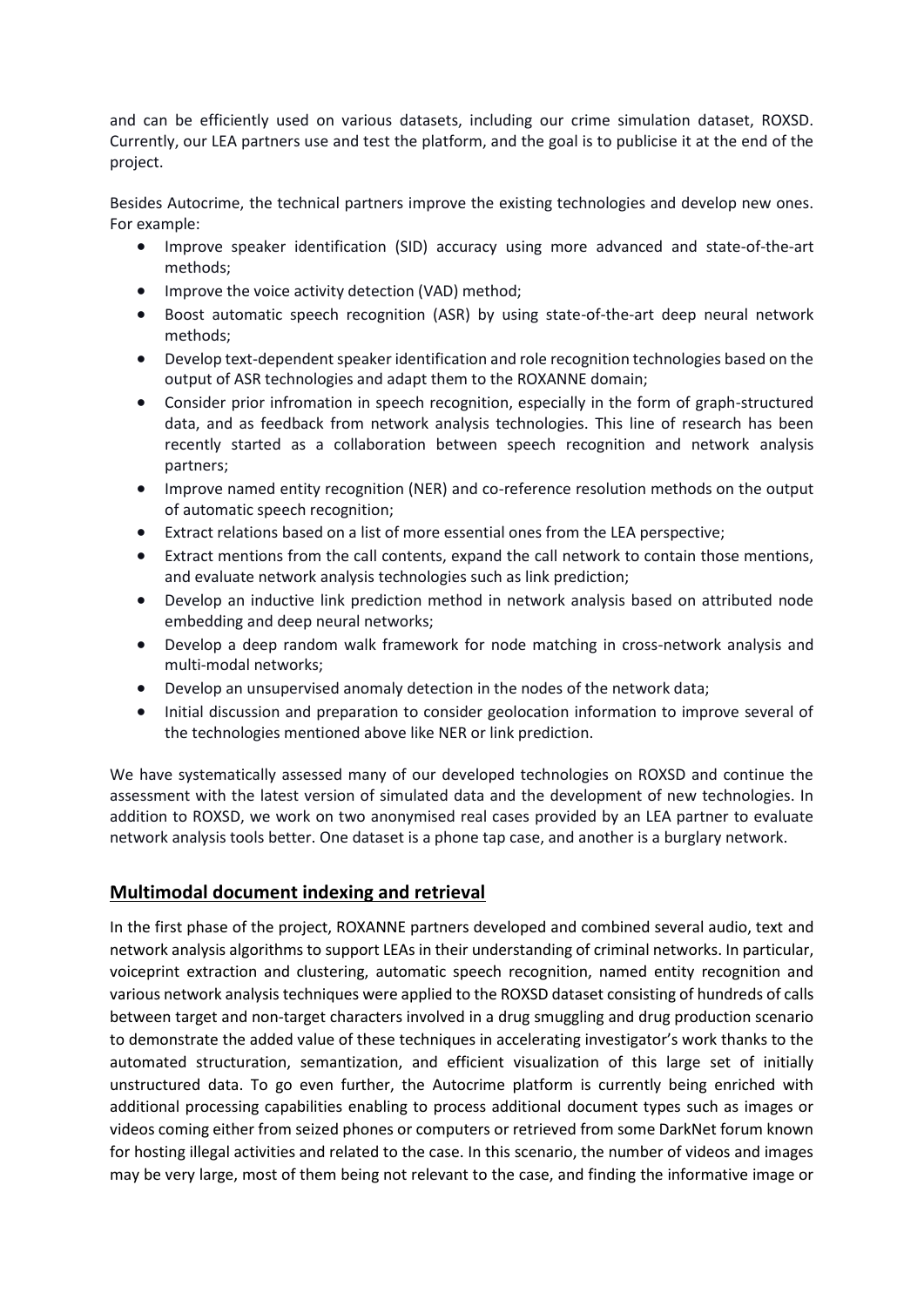video is very time consuming and prone to non detections due to the inevitable decrease of user's attention after a few hours of viewing.

To support LEAs in accelerating their identification of relevant documents, the Autocrime platform is being enriched with a multimodal indexing capability aimed at providing a multimodal document similarity evaluation engine relying on a set of signatures (or embeddings) representative of the document's content with respect to the various considered modalities namely voices, faces, scenes and named entities. Each video processed by the Autocrime platform is split between its audio and image streams. The audio stream gets processed through speaker diarization (the process of clustering and temporally segmenting the voices heard in the video), automatic speech recognition, named entities recognition (mentioned names, locations, dates) while the image stream leverages face detection and embedding extraction and global scene embedding extraction to enable scene similarity matching (ability to match two pictures sharing some common background). Thanks to the audio processing of the videos, the videos involving characters whose voice cluster is already present in the ROXSD network will be automatically associated to the corresponding nodes leading to additional links between voice clusters heard in the same video, and additional nodes of characters heard in the videos but not heard in the ROXSD calls. The visual similarity evaluation can then be used to suggest additional edges between nodes attached to images or videos involving similar faces or scenes. Corresponding matches are either validated or rejected by the operator thus confirming the suggested link or not. Finally, the operator may select part of the totality of modalities attached to a node (e.g., voice, face, scene, named entities) and conduct a multi-modal document search on indexed external documents (e.g., videos, calls, images). Thanks to the ranked list of retrieved documents, his attention is focused on the documents which have the highest probability to share some common features with the initial query.

To conclude, with these additional capabilities, the Autocrime platform's users will be able to process a larger diversity of document types, will be supported in the identification of additional relations between persons of interest thanks to visual matches, and will more rapidly and with an expected higher detection rate find the "needle" document among a haystack of non relevant documents thus accelerating investigations and increasing their successful resolution rate.

## **ROXSD: The latest developments in our Simulated Dataset**

Investigations of organized crime cases are resource and labour intensive, since telephone conversations intercepted between wire-tapped suspects need to be appropriately processed, transcribed, potentially translated, and finally mapped into a knowledge graph. The legal framework is also important for regulating how law enforcement agencies can process personal data.

In an effort to foster and boost the work on the support for automation of such investigations and to allow further contributions, we have created ROXSD, a simulated dataset representing a fictionalised organized crime case in a realistic manner. It aims to meet the constraints of a real scenario and to realistically represent it at an appropriate level of complexity, while also remaining freely accessible for research.

Due to its rich set of data and associated meta-data, ROXSD lends itself to a multitude of applications and can be employed for a variety of evaluation (and development) purposes. This concerns a series of technologies from the field of NLP as well as from the field of network analysis. Regarding the NLP technologies, both audio, and text-based aspects, can be addressed. Regarding network analysis, the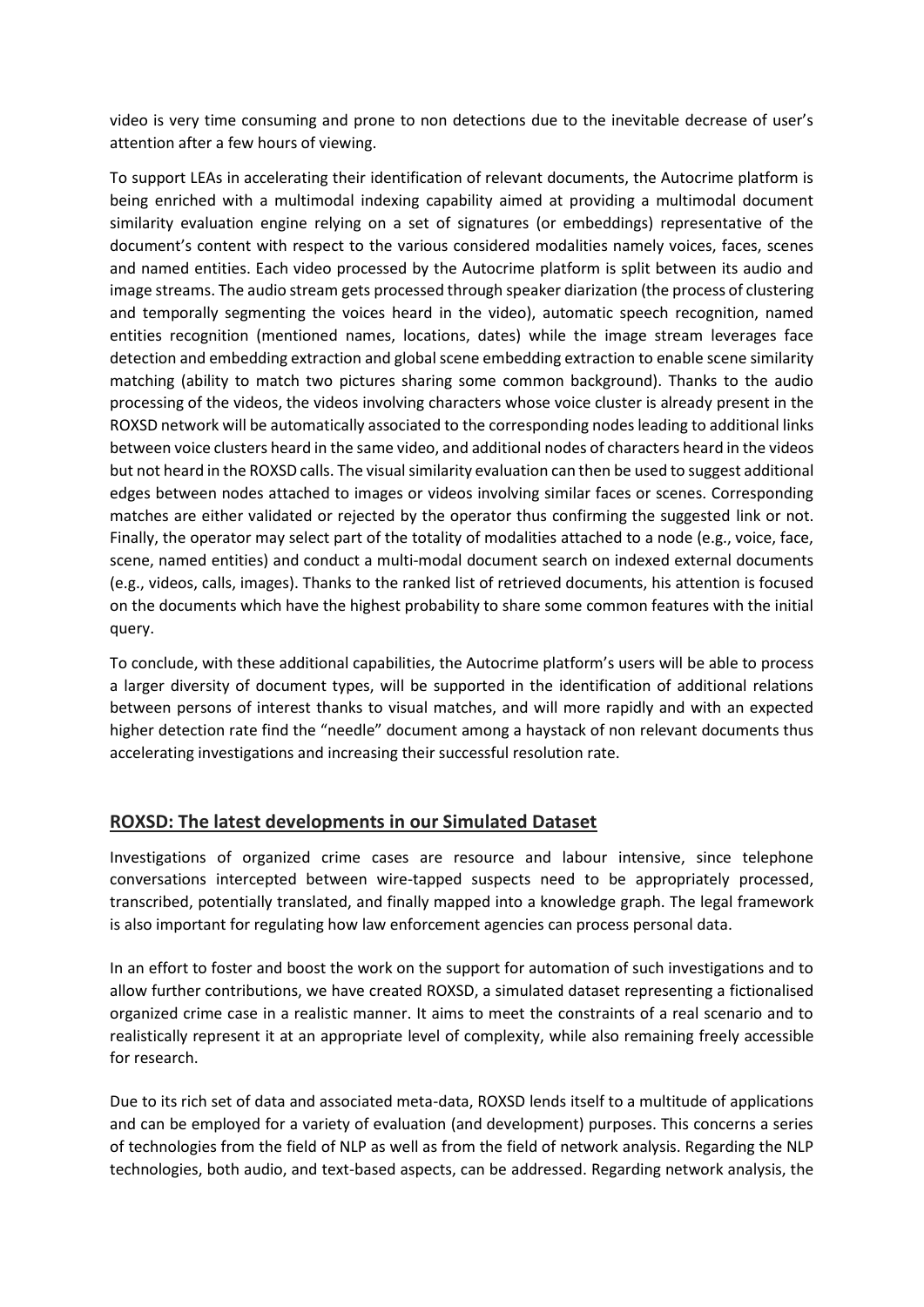previous technologies can be used to establish/hypothesize relations (and their evolution) between actors, locations, and conversational contents (like the mention of locations for handing over of substances, etc.). These are the used technologies:

- **Speech Processing:** Speaker Clustering and Identification, Age and Gender Identification, Language and Dialect identification, Automatic Speech Recognition, Keyword-Spotting
- **NLP:** Named Entity Recognition (location, organizations, etc.), Topic Detection, Identification of unknown 2nd party in calls, Detection of mentions of 3rd parties
- **Network Analysis:** Network comparison metrics, Knowledge graph representation, Dynamic link prediction

The scenario involves the Prague anti-drug unit of the Czech police investigating three hypothetical cases at the same time: a first drug distribution case involving Czech and Russian students, named DDA (Drug Distribution A), a drug lab, ran by Vietnamese suspects, named DLA (Drug Lab A), and another drug distribution case which involves individuals speaking German, named DDB (Drug Distribution B).

The ROXSD data set is recorded in several stages. So far, two data collection sessions have taken place and a third is in preparation, afterwards the simulated data collection will be completed.

**The first collection** was technically managed by the company Phonexia, which prepared an application for recording called Phonexia Twilio Application. With the cooperation of partners, over 100 stereo recordings were recorded according to the fictional story and metadata were prepared based on the initial requirements of the technology partners.

**The second data collection** was managed by the Central Office for Information Technology in the Security Sector (ZITIS), who are an LEA research organisation. Thus, it was possible to perform recordings on actual interception equipment, which allowed developers to test the functionality of their technologies with real and not laboratory quality recordings. The audio recording took place directly at the ZITIS premises in Munich at the end of 2021. At present, the obtained recordings and metadata are still being processed and prepared for further use. Currently, the consortium focuses mainly on extracting the content of recordings for the purposes of automatic transcripts, network analysis, mention network and others. The number of audio recordings after the second recording is still insufficient and therefore further data collection will take place in the ZITIS premises.

For **the third data collection** the consortium plans to extend the recording period and is currently looking for volunteers to take part in the event. The planned date of the upload is May 2022. Immediately after the upload, the data will be processed so that it is available to the user as soon as possible for technology evaluation and testing.

ROXSD will be available to researchers and LEAs for research and non-commercial use with a signed agreement and we plan to make ROXSD available as a resource via the European Language Grid.

### **ROXANNE towards recognizing names entity and topics**

The organized crime investigation involves telephonic conversations intercepted between tapped suspects. We have curated an associated meta-data in ROXANNE, which we leverage for many NLP applications, namely Names Entity Recognition (location, organizations, etc.), Topic Detection, Identification of unknown 2nd party in calls, Detection of mentions of 3rd parties. We have developed a NER module with the FLAIR model, which exhibits a 92% F1 score on our target data. The module can recognize persons and locations in the transcribed and translated calls. We also develop a topic detection module that classifies a call in [Drugs', 'Work Conversations,' 'Other,' 'Family Conversations,'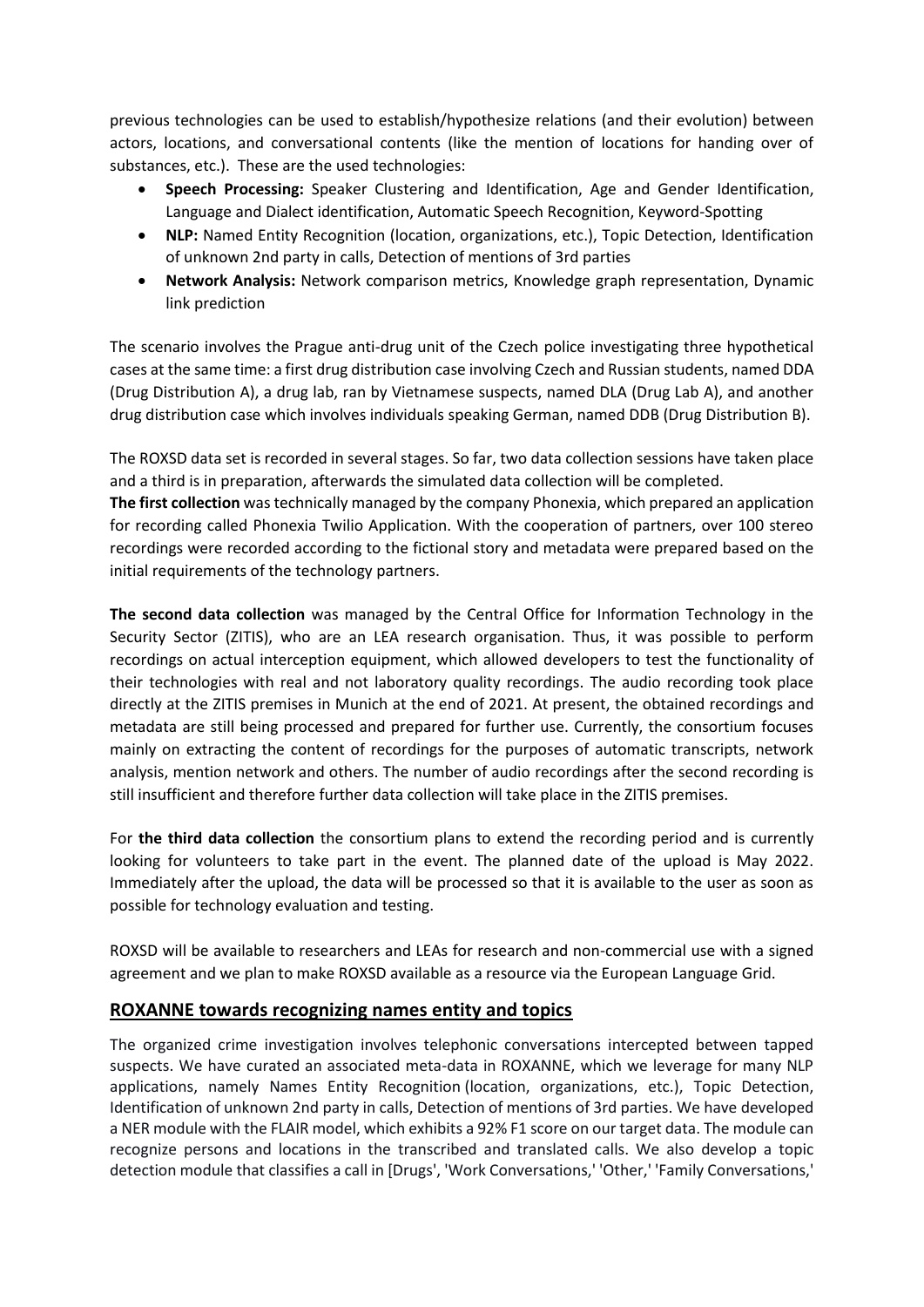'Meeting,' 'Money'] using zero-shot learning with 60% accuracy. In the future, we are leveraging our experiments on automatically generated transcripts obtained by speech-to-text module to detect the named entity and topics in real time.

# **Ethics in ROXANNE**

## **Ethics-by-design approach in ROXANNE**

The aim of Ethics by Design is to incorporate ethical principles into the development process so that ethics are embedded into the technology design process, meaning that ethical challenges are addressed as early as possible and followed up closely during research activities. It is intended to mitigate ethical issues before they arise, rather than trying to fix them later in the process.<sup>1</sup>

In the case of ROXANNE, this means that the research project is carried out and the resultant platform is built in such a way that respects privacy, ethical standards, and legal constraints. Such an approach allows many of the issues raised by LEA data analysis to be mitigated before law enforcement use the ROXANNE platform, meaning that ROXANNE partners have considered several possible scenarios to reduce the risks and impacts of illegitimate uses of the platform. To ensure a successful Ethics-by-Design approach in ROXANNE, the consortium has support from both an Internal and External Ethics Board.

The Internal Ethics Board is comprised of experts from project partners who meet to discuss and decide upon ethical issues arising in the project and provide oversight to the in-depth ethics work carried out in the project. The External Ethics Board includes experts in ethics, law, and technology, who provide advice on ethical issues arising from the project and proposed by project partners. Partners can bring issues to the Ethics Boards for discussion as the research develops, so as to enhance their own research with the expertise of the Ethics Boards.<sup>2</sup>

## **Internal and External Ethics Board's updates**

Meetings of both Ethics Boards cover an array of different issues. A key area for discussion at recent Internal Ethics Board meetings has been about ensuring that research into tools for analysing video data including faces is conducted ethically, respects the privacy of any data-subjects, and minimizes risks of misuse and mass surveillance if the tool ever reaches maturity. This has also been discussed with the External Ethics Board. Other topics discussed with the External Ethics Board include mitigating issues of processing sensitive data, minimizing risks of misuse, and ethical management in the ROXANNE project. Future discussions are expected to cover how ROXANNE has approached dealing with bias in technologies, and minimizing risks associated with providing tools to potential future customers.

## **Privacy-by-Design in ROXANNE technologies**

Privacy is an important ethical, social, and legal issue. Yet, some infringement on a person's privacy by law enforcement agencies (LEAs) might need to take place for effective criminal investigations; this is generally seen as socially acceptable and in compliance with human rights law when it is necessary, proportionate, and done according to legal rules. As such, there are limitations on LEAs processing data

<sup>&</sup>lt;sup>1</sup> [Ethics By Design and Ethics of Use Approaches for Artificial Intelligence](https://ec.europa.eu/info/funding-tenders/opportunities/docs/2021-2027/horizon/guidance/ethics-by-design-and-ethics-of-use-approaches-for-artificial-intelligence_he_en.pdf)

<sup>&</sup>lt;sup>2</sup> [Ethically developed technologies for safer](https://www.roxanne-euproject.org/news/blog/ethically-developed-technologies-for-safer-societies-2013-the-roxanne-project-case-study) societies - The ROXANNE project case study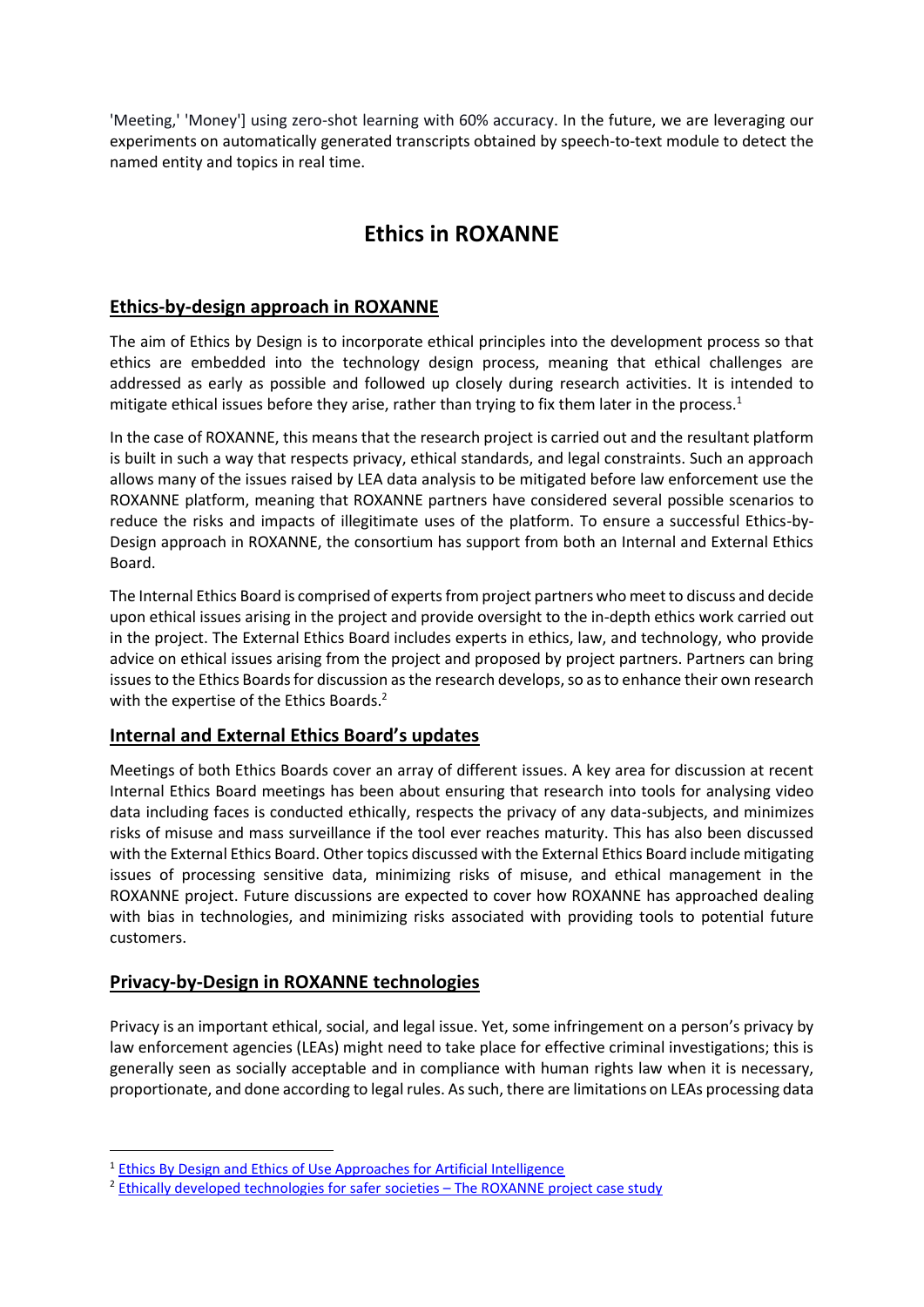about people's private lives that need to be respected, and the way we design processing technologies is part of that respect.

Read more [here](https://www.roxanne-euproject.org/news/privacy-by-design-in-roxanne-technologies)

### **Towards a trustworthy ROXANNE platform**

Funded under the H2020 programme supporting ground-breaking research and advancing European excellence, ROXANNE aims to support law enforcement authorities (LEAs) fight crime and terrorism by facilitating the analysis of criminal data. To this end, the ROXANNE platform combines innovative data analysis capabilities, including speech and language technologies, visual analysis and network analysis, to help identify perpetrators. ROXANNE's innovation lies in the bi-directional interaction between the multimodal technological processes integrated in the platform. The analysis process further benefits from prior knowledge available to investigators for increased accuracy of results that contribute to advancing the case. With Artificial Intelligence (Al) at the core of the ROXANNE platform through the underlying algorithmic models, the project team adopted ethics and privacy by design approach in its research work in order to develop an ethically, legally and socially sound final result.

Read more [here](https://www.roxanne-euproject.org/news/towards-a-trustworthy-roxanne-platform)

## **Diverse aspects of ROXANNE**

### **ROXANNE in collaboration with sister projects**

ROXANNE has been involved in monthly meetings with ethical and legal experts from the FORMOBILE and LOCARD projects. Colleagues have discussed ethical and legal challenges they have been facing in projects and shared advice on how to deal with shared issues. Continuing the fruitful discussions, partners from ROXANNE, FORMOBILE, and LOCARD have been collaborating on a joint paper analysing the current drafts of the proposed eEvidence regulation at EU-level. More information on this is provided below. The findings will also be presented at the FORMOBILE final conference 28-29 April 2022, with the ROXANNE contribution presented by Dr. Joshua Hughes from Trilateral Research.

#### **FORMOBILE project updates**

FORMOBILE Project's Final Conference will be organised in a hybrid model on 28-29 April 2022. ROXANNE project will attend this event through TRI and NFI partners. FORMOBILE will showcase the final results of the 3-year initiative at this conference. By providing detailed insight into the outcomes of the project and future opportunities to utilise the results of the FORMOBILE initiative: <https://formobile-project.eu/news>

#### **LOCARD project updates**

Currently, LOCARD is finalising the testing and validation phase (month 35) and the demonstration to external stakeholders is planned to start soon. The dissemination tasks in conferences and webinars, publication of research articles and progress with stakeholders and sister projects are ongoing. In particular, the joint paper written by LOCARD, ROXANNE & FORMOBILE will be presented at the CEPOL Conference next June. Also, LOCARD has received the official notification from ISO to be a liaison organisation. Moreover, LOCARD training sessions are available for stakeholders: <https://tutorials.locard.motivian.com/> and access will be also provided from the project's website.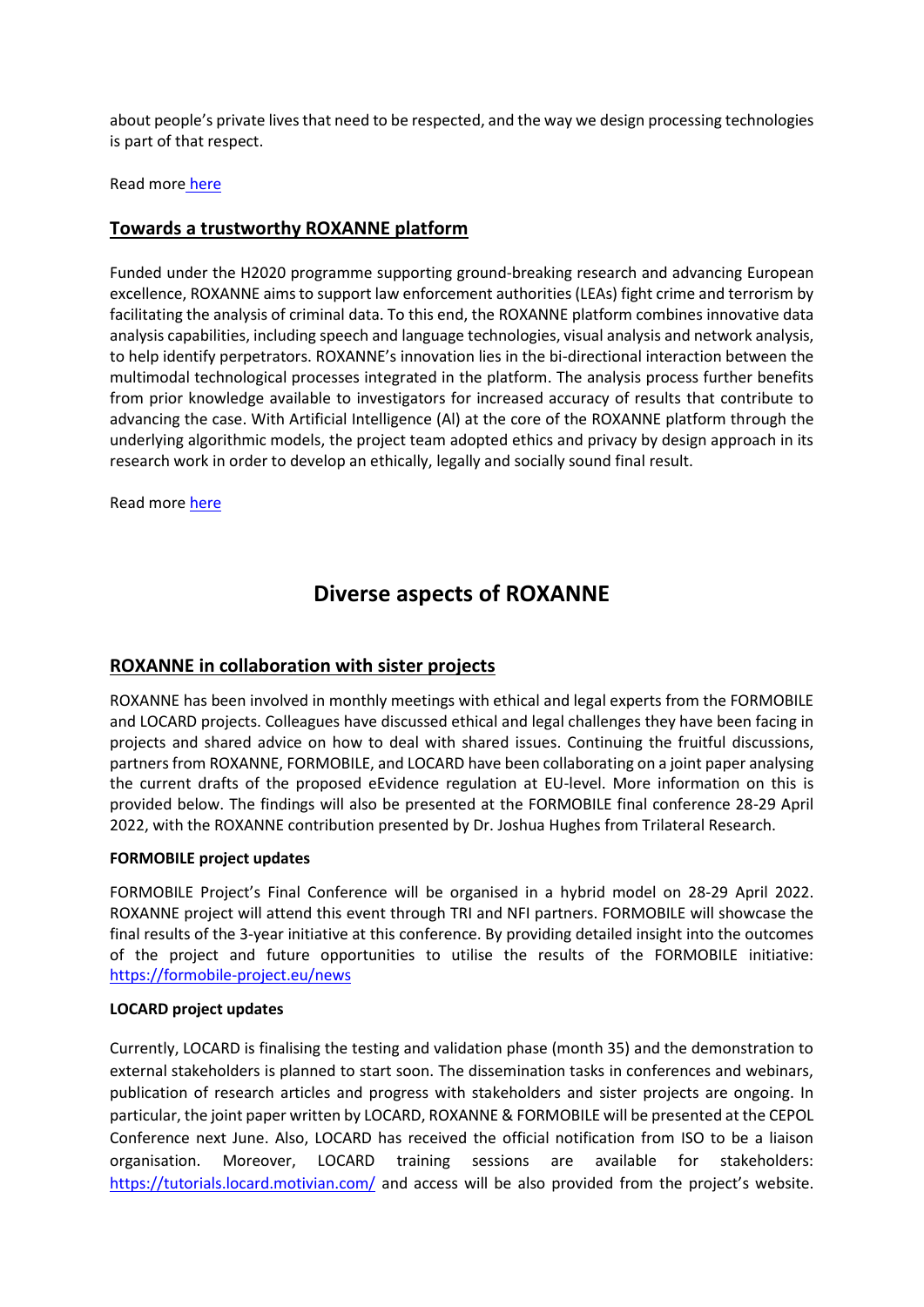More information can be found here: <https://locard.eu/news-events/news> or through email: [asolanas@apwg.eu](mailto:asolanas@apwg.eu) or [agusti.solanas@urv.cat](mailto:agusti.solanas@urv.cat)

### **CC-Driver Policy Toolkit Wiki Workshop**

The CC-Driver project seeks to understand the drivers of cybercrime and research methods to prevent, investigate and mitigate cybercriminal behaviour.

CC-Driver is developing a policy tool wiki, including a set of good cybersecurity policy practices, with a special focus on young people, and a cybersecurity policy framework outlining the different types of cybercrime, including cybercrime-as-a-service, and the extent to which particular bits of legislation or regulation address those different types of crimes.

This wiki will be presented for the first time to an audience of law enforcement authorities and policymakers in an online workshop on 9 May, 10-12 CEST.

Please register here: eventbrite.de/e/cc-driver-policy-tool-wiki-workshop-tickets-305670126577



### **ROXANNE at CEPOL conference**

Our proposal to CEPOL online conference (as a joint effort between LOCARD, ROXANNE and FORMOBILE projects) has been accepted. The paper: "e-Evidence: Collection, Analysis, and Sharing: An evidence-based policy perspective by the EU funded research projects LOCARD, ROXANNE & FORMOBILE" will focus on the following areas:

- 1. Current legal framework regulating collection of eEvidence data (Law Enforcement Directive, rights to privacy and data protection),
- 2. How the proposed eEvidence regulation will change the status quo,
- 3. Analysis of whether the proposed eEvidence regulation is in conformity with the current legal framework.

The conference will take place in June 2022 at Mykolas Romeris University, Vilnius, Lithuania [\(https://conference-digital.cepol.europa.eu/cepol-research-science-conference-2021-mru-vilnius/\)](https://conference-digital.cepol.europa.eu/cepol-research-science-conference-2021-mru-vilnius/).

### **ROXANNE at EAFS 2022**

ROXANNE will participate on EAFS2022 conference. EAFS (European Academy of Forensic Science) conference will be organised this year in Stockholm, Sweden on May  $30<sup>th</sup>$ –June  $3<sup>rd</sup>$ , 2022. The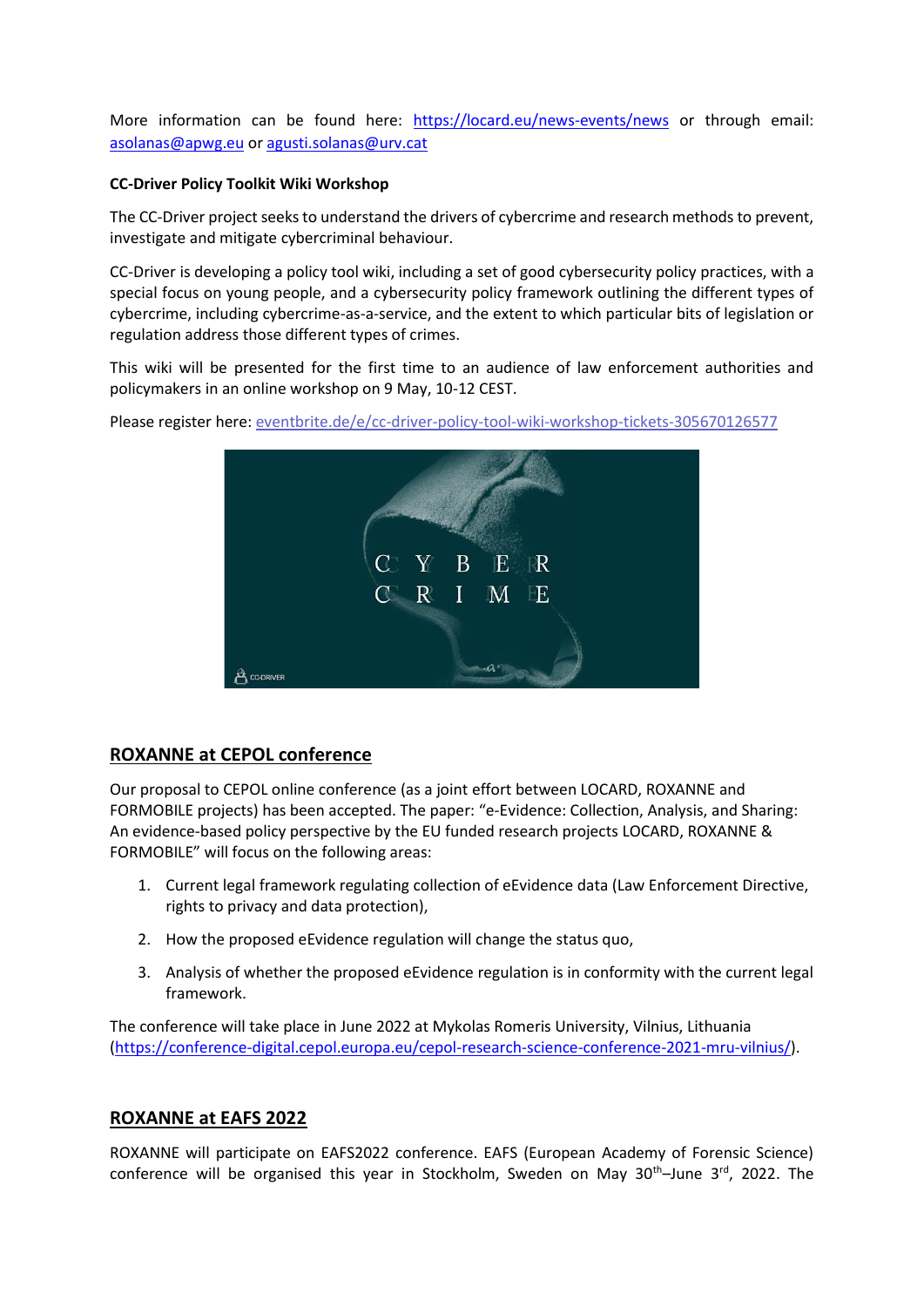conference is considered as one of the largest European events focusing on forensic science. EAFS in 2022 is organised by the National Forensic Centre (NFC), a department within the Swedish Police Authority, under patronage of the European Network of Forensic Science Institutes (ENFSI). ROXANNE will be presented by AEGIS, Idiap and NFI at this conference, presenting results of the project through the demonstration as well as oral presentation. The abstract of our presentation is given below:

*"Law enforcement practitioners need to be able to efficiently and successfully investigate a large number of criminal cases at the same time, while following relevant ethical guidelines. This calls for an efficient way to analyse potentially relevant information and automate the most time-consuming tasks. The ROXANNE autocrime platform will enhance criminal network analysis capabilities by providing a) a suite of multi-modal technologies for extracting evidence and actionable intelligence and b) an effective and intuitive forensics visualisation scheme that streamlines the discovery, presentation and evaluation of these insights. Key backend technologies of autocrime include Speaker Identification, Automatic Speech Recognition and Natural Language Processing, as well as criminal Network Analysis for identifying communities, etc. Furthermore, autocrime offers an intuitive user interface supporting (criminal) network analysis for understanding how entities interact and uncovering patterns of interactions on the temporal dimension, equipped with advanced filtering for narrowing down the results according to users' criteria. Taking for granted that human expertise and judgment is key, autocrime allows practitioners to judge and update the outputs (e.g., by suggesting changes to the speaker identification/ clustering) so that the AI-based technologies are improved in the long run.The added value of autocrime platform has been evaluated using a synthetic dataset for a fictional drugdealing case that includes more than 100 target phone calls and related metadata (i.e., CDR info) and is currently being extended to process additional document types such as images or videos."*

Please visit[: https://www.eafs2022.eu/](https://www.eafs2022.eu/)

# **Blogs, articles, publications**

### **Blogs:**

- [Location traces in criminal investigations](https://www.roxanne-euproject.org/news/location-traces-in-criminal-investigations)
- [Privacy-by-Design in ROXANNE technologies](https://www.roxanne-euproject.org/news/privacy-by-design-in-roxanne-technologies)
- [The assessment of Roxanne Network's effectiveness](https://www.roxanne-euproject.org/news/the-assessment-of-roxanne-network2019s-effectiveness)
- [Vocabulary and Language Model Adaptation for Automatic Speech Recognition](https://www.roxanne-euproject.org/news/vocabulary-and-language-model-adaptation-for-automatic-speech-recognition)
- [Towards a trustworthy ROXANNE platform](https://www.roxanne-euproject.org/news/towards-a-trustworthy-roxanne-platform)
- [The intelligence cycle and the ROXANNE platform](https://www.roxanne-euproject.org/news/blog/the-intelligence-cycle-and-the-roxanne-platform)

View more [ROXANNE news, blogs and media o](https://roxanne-euproject.org/news?utm_source=newsletter&utm_medium=email&utm_campaign=ROXANNE+Newsletter)n our website.

### **Articles:**

- [Keeping cybercriminals out: #justoneclick can make all the difference](https://www.interpol.int/News-and-Events/News/2021/Keeping-cybercriminals-out-JustOneClick-can-make-all-the-difference)
- [European Parliament resolution on Artificial Intelligence in Criminal Law and its use by police](https://www.medialaws.eu/european-parliament-resolution-on-artificial-intelligence-in-criminal-law-and-its-use-by-the-police-and-judicial-authorities-in-criminal-matters/)  [and judicial authorities in criminal matters](https://www.medialaws.eu/european-parliament-resolution-on-artificial-intelligence-in-criminal-law-and-its-use-by-the-police-and-judicial-authorities-in-criminal-matters/)
- [European Banking Federation and SAS help banks worldwide fight financial crime](https://www.riskcompliance.biz/news/european-banking-federation-and-sas-help-banks-worldwide-fight-financial-crime/)